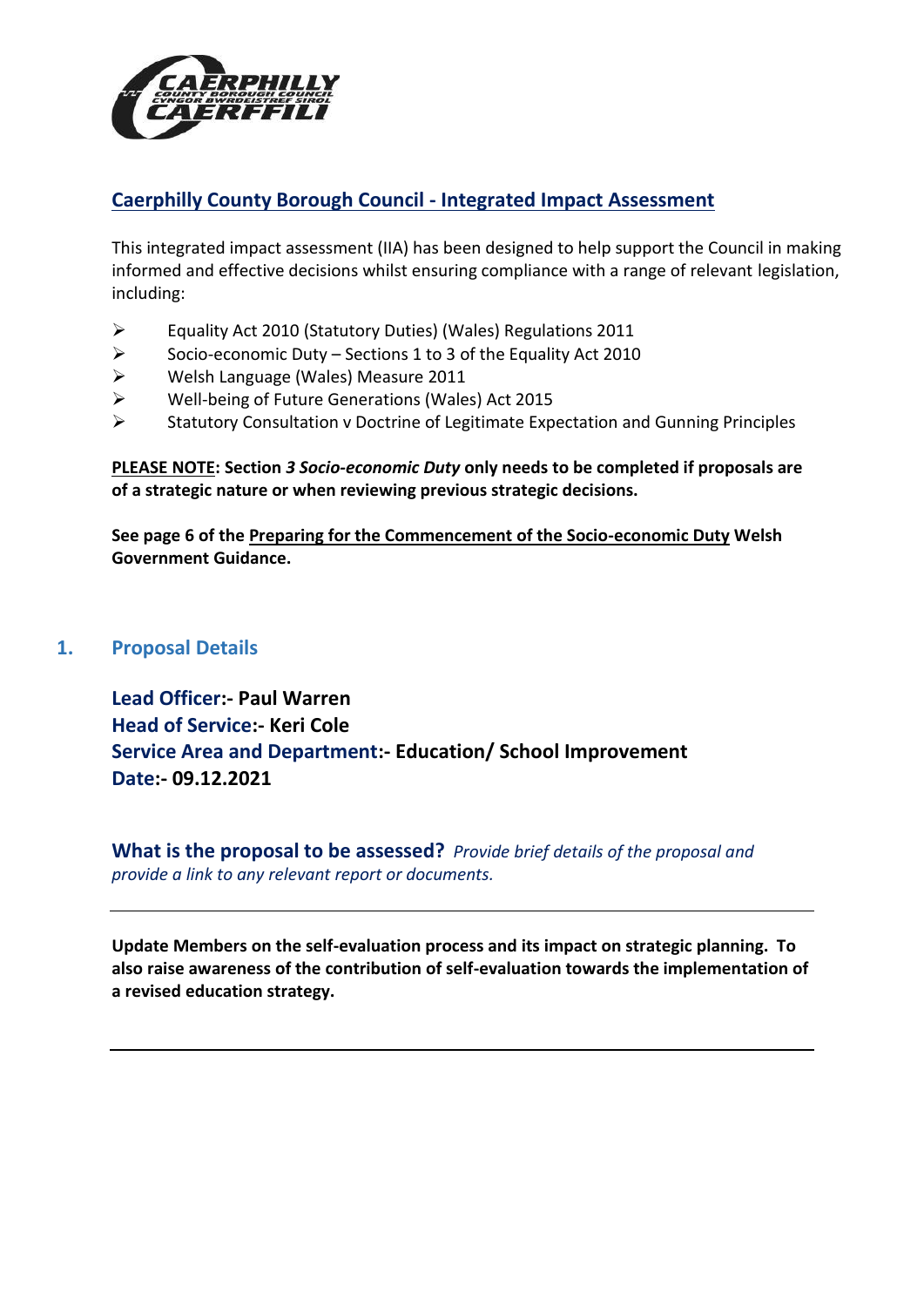

# **2. Equality Act 2010 (Statutory Duties) (Wales) Regulations 2011**

*(The Public Sector Equality Duty requires the Council to have "due regard" to the need to eliminate unlawful discrimination, harassment and victimisation; advance equality of opportunity between different groups; and foster good relations between different groups). Please note that an individual may have more than one* **[protected characteristics](https://www.caerphilly.gov.uk/My-Council/Equalities/Equalities-issues)**.

- **2a Age** *(people of all ages)*
- **(i) Does the proposal have any positive, negative or neutral impacts on the protected characteristics and how?**

**Neutral**

- **(ii) If there are negative impacts how will these be mitigated?**
- **(iii) What evidence has been used to support this view?**
- **2b Disability** *(people with disabilities/ long term conditions)*
- **(i) Does the proposal have any positive, negative or neutral impacts on the protected characteristics and how?**

**Neutral**

- **(ii) If there are negative impacts how will these be mitigated?**
- **(iii) What evidence has been used to support this view?**
- **2c Gender Reassignment** *(anybody who's gender identity or gender expression is different to the sex they were assigned at birth)*
	- **(i) Does the proposal have any positive, negative or neutral impacts on the protected characteristics and how?**

**Neutral**

**(ii) If there are negative impacts how will these be mitigated?**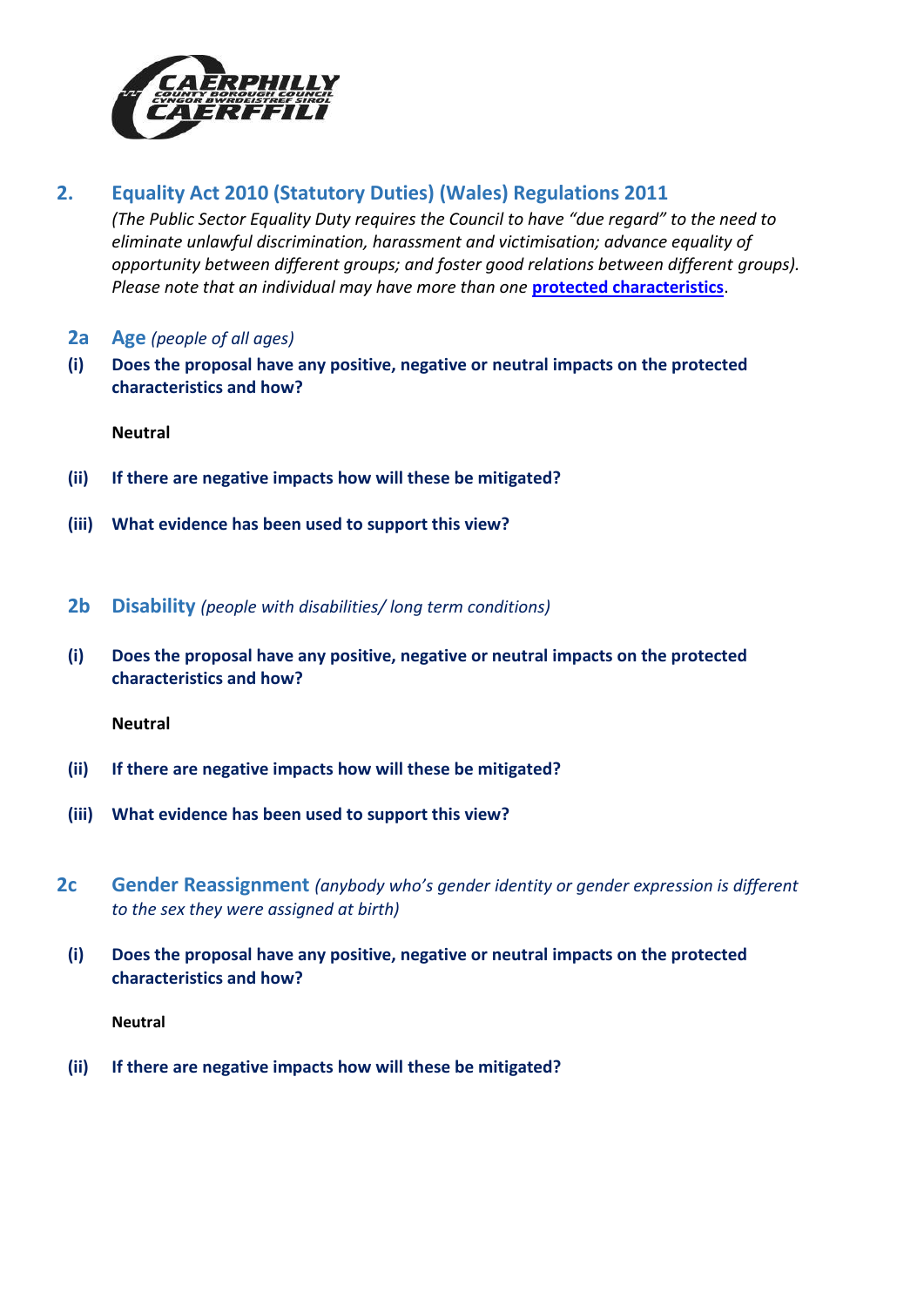

- **(iii) What evidence has been used to support this view?**
- **2d Marriage or Civil Partnership** *(people who are married or in a civil partnership)*
- **(i) Does the proposal have any positive, negative or neutral impacts on the protected characteristics and how?**

- **(ii) If there are negative impacts how will these be mitigated?**
- **(iii) What evidence has been used to support this view?**
- **2e Pregnancy and Maternity** *(women who are pregnant and/or on maternity leave)*
- **(i) Does the proposal have any positive, negative or neutral impacts on the protected characteristics and how?**

**Neutral**

- **(ii) If there are negative impacts how will these be mitigated?**
- **(iii) What evidence has been used to support this view?**
- **2f Race** *(people from black, Asian and minority ethnic communities and different racial backgrounds)*
	- **(i) Does the proposal have any positive, negative or neutral impacts on the protected characteristics and how?**

- **(ii) If there are negative impacts how will these be mitigated?**
- **(iii) What evidence has been used to support this view?**
- **2g Religion or Belief** *(people with different religions and beliefs including people with no beliefs)*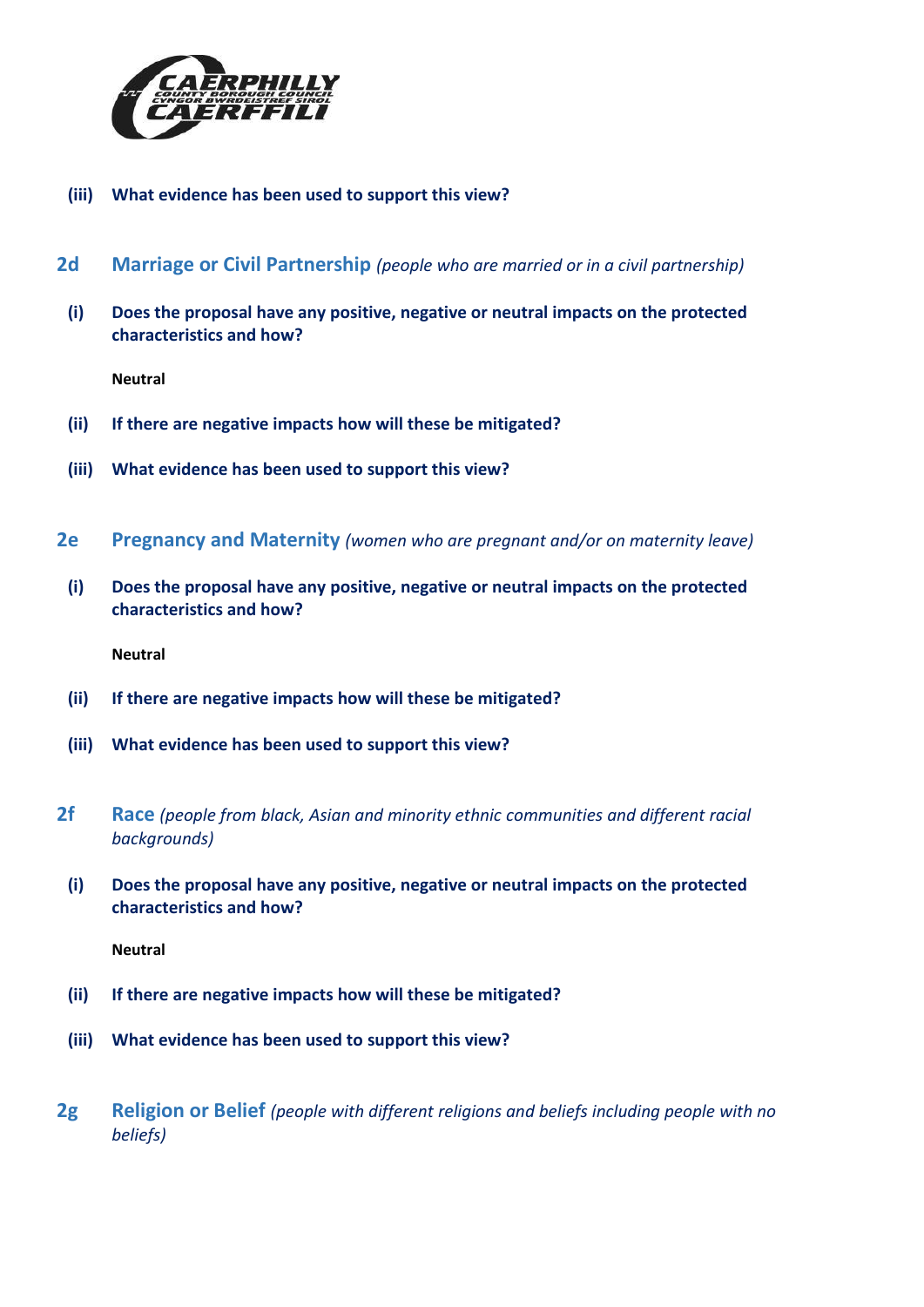

**(i) Does the proposal have any positive, negative or neutral impacts on the protected characteristics and how?**

**Neutral**

- **(ii) If there are negative impacts how will these be mitigated?**
- **(iii) What evidence has been used to support this view?**
- **2h Sex** *(women and men, girls and boys and those who self-identify their gender)*
	- **(i) Does the proposal have any positive, negative or neutral impacts on the protected characteristics and how?**

**Neutral**

- **(ii) If there are negative impacts how will these be mitigated?**
- **(iii) What evidence has been used to support this view?**
- **2i Sexual Orientation** *(lesbian, gay, bisexual, heterosexual, other)*
	- **(i) Does the proposal have any positive, negative or neutral impacts on the protected characteristics and how?**

- **(ii) If there are negative impacts how will these be mitigated?**
- **(iii) What evidence has been used to support this view?**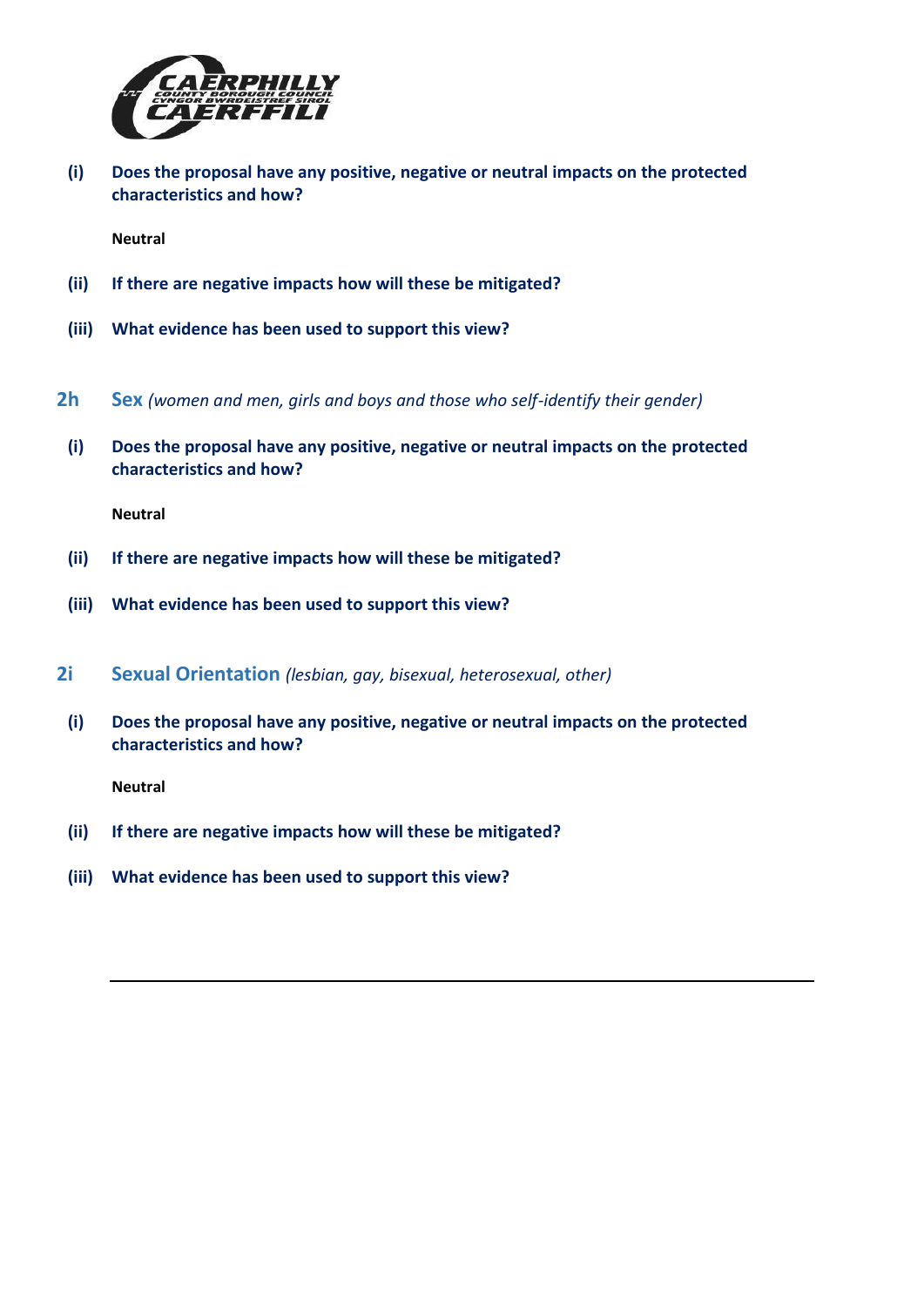

## **3. Socio-economic Duty** *(Strategic Decisions Only)*

*(The Socio-economic Duty gives us an opportunity to do things differently and put tackling inequality genuinely at the heart of key decision making.* **[Socio-economic disadvantage](http://sc-aptdken2/KENTICO10/Departments/Corporate-Policy-Business-Support-Unit/Socio-Economic-Duty.aspx)** *means living on a low income compared to others in Wales, with little or no accumulated wealth, leading to greater material deprivation, restricting the ability to access basic goods and services)*

Please consider these additional vulnerable group and the impact your proposal may or may not have on them:

- $\triangleright$  Single parents and vulnerable families
- $\triangleright$  People with low literacy/numeracy
- $\triangleright$  Pensioners
- $\triangleright$  Looked after children
- $\triangleright$  Homeless people
- $\triangleright$  Carers
- $\triangleright$  Armed Forces Community<br> $\triangleright$  Students
- **Students**
- $\triangleright$  Single adult households
- $\triangleright$  People misusing substances
- $\triangleright$  People who have experienced the asylum system
- $\triangleright$  People of all ages leaving a care setting
- $\triangleright$  People living in the most deprived areas in Wales (WIMD)
- $\triangleright$  People involved in the criminal justice system
- **3a Low Income / Income Poverty** *(cannot afford to maintain regular payments such as bills, food, clothing, transport etc.)*
	- **(i) Does the proposal have any positive, negative or neutral impacts on the following and how?**

- **(ii) If there are negative impacts how will these be mitigated?**
- **(iii) What evidence has been used to support this view?**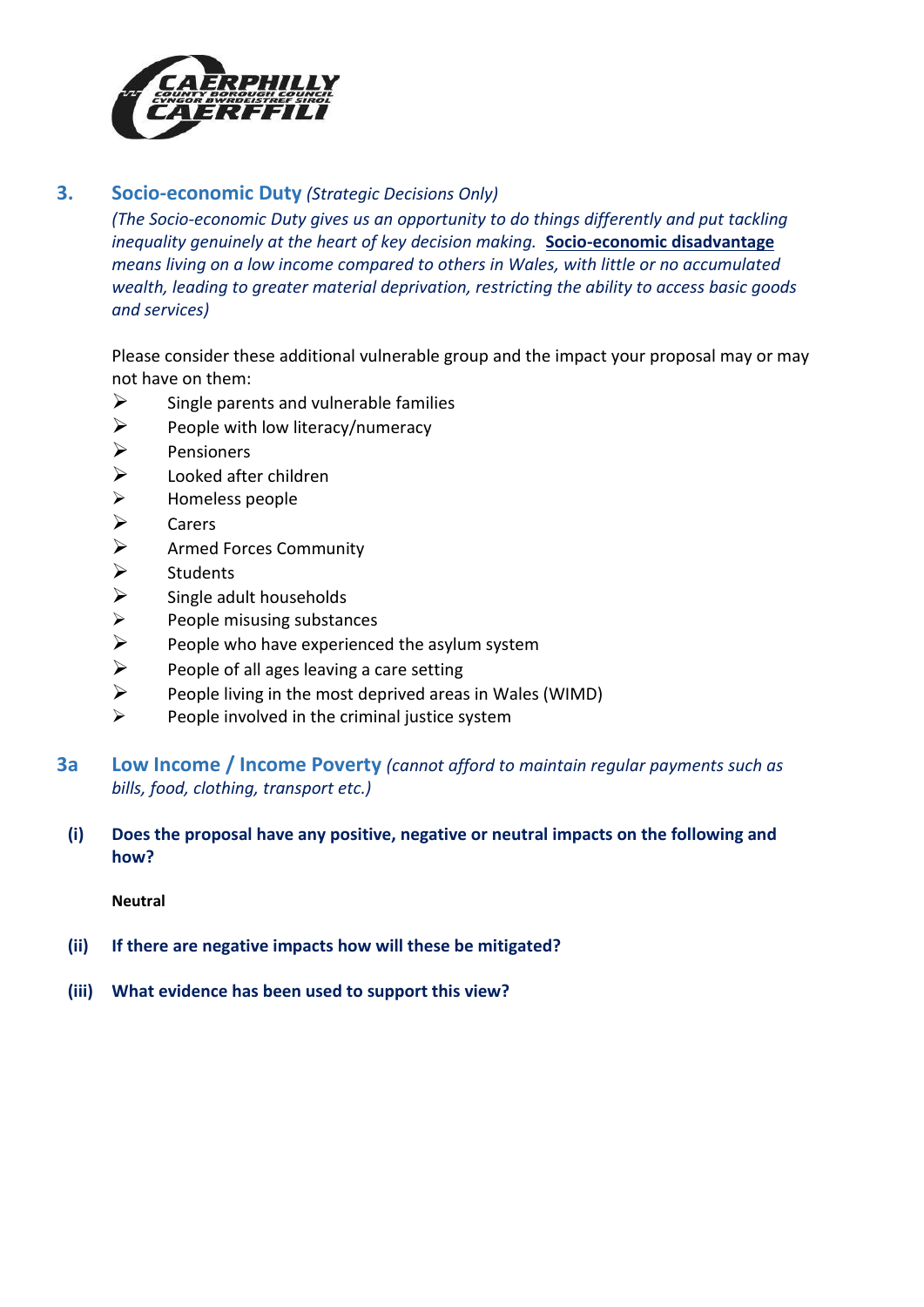

- **3b Low and/or No Wealth** *(enough money to meet basic living costs and pay bills but have no savings to deal with any unexpected spends and no provisions for the future)*
- **(i) Does the proposal have any positive, negative or neutral impacts on the following and how?**

- **(ii) If there are negative impacts how will these be mitigated?**
- **(iii) What evidence has been used to support this view?**
- **3c Material Deprivation** *(unable to access basic goods and services i.e. financial products like life insurance, repair/replace broken electrical goods, warm home, hobbies etc.)*
- **(i) Does the proposal have any positive, negative or neutral impacts on the following and how?**

**Neutral**

- **(ii) If there are negative impacts how will these be mitigated?**
- **(iii) What evidence has been used to support this view?**
- **3d Area Deprivation** *(where you live (rural areas), where you work (accessibility of public transport) Impact on the environment?*
	- **(i) Does the proposal have any positive, negative or neutral impacts on the following and how?**

- **(ii) If there are negative impacts how will these be mitigated?**
- **(iii) What evidence has been used to support this view?**
- **3e Socio-economic Background** *(social class i.e. parents education, employment and income)*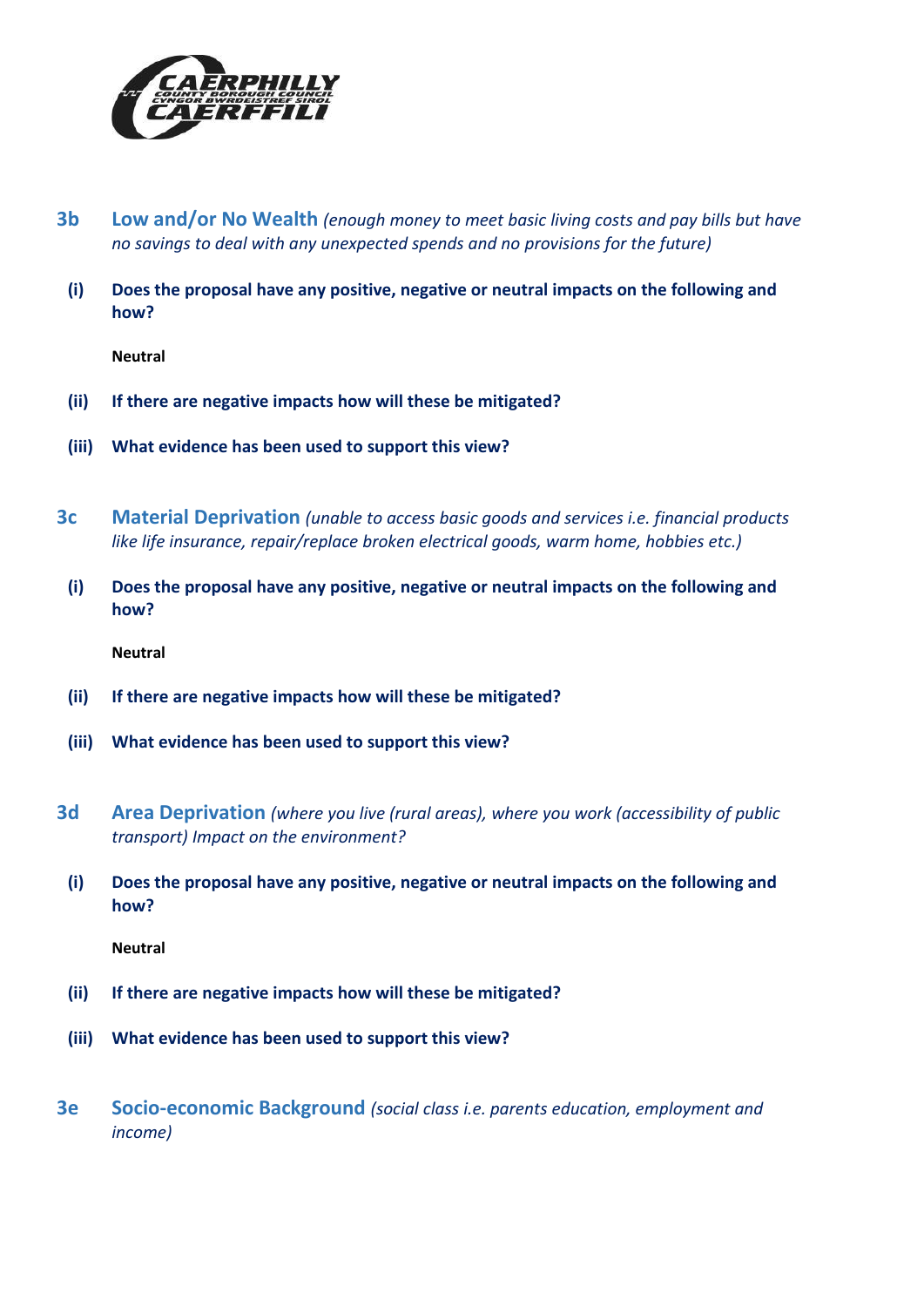

**(i) Does the proposal have any positive, negative or neutral impacts on the following and how?**

**Neutral**

- **(ii) If there are negative impacts how will these be mitigated?**
- **(iii) What evidence has been used to support this view?**
- **3f Socio-economic Disadvantage** *(What cumulative impact will the proposal have on people or groups because of their protected characteristic(s) or vulnerability or because they are already disadvantaged)*
	- **(i) Does the proposal have any positive, negative or neutral impacts on the following and how?**

**Neutral**

- **(ii) If there are negative impacts how will these be mitigated?**
- **(iii) What evidence has been used to support this view?**

#### **4. Corporate Plan – Council's Well-being Objectives**

*(How does your proposal deliver against any/all of the Council's Well-being Objectives? Which in turn support the national well-being goals for Wales as outlined in the Well-being of Future Generations (Wales) Act 2015. Are there any impacts (positive, negative or neutral? If there are negative impacts how have these been mitigated?) [Well-being](https://www.caerphilly.gov.uk/CaerphillyDocs/Council-and-democracy/Corporate_Plan_2018-2023.aspx)  [Objectives](https://www.caerphilly.gov.uk/CaerphillyDocs/Council-and-democracy/Corporate_Plan_2018-2023.aspx)*

#### **Objective 1** - Improve education opportunities for all

**The education self-evaluation process is an integral feature of the iterative cycle of strategic planning and service improvement. It is fundamental in ensuring the directorate secures ongoing improvements that positively contributes to the objectives in the service improvement plan and corporate plan. Self-evaluation provides key evidence for improvement across the Education Directorate.**

**Objective 2** - Enabling employment **Neutral**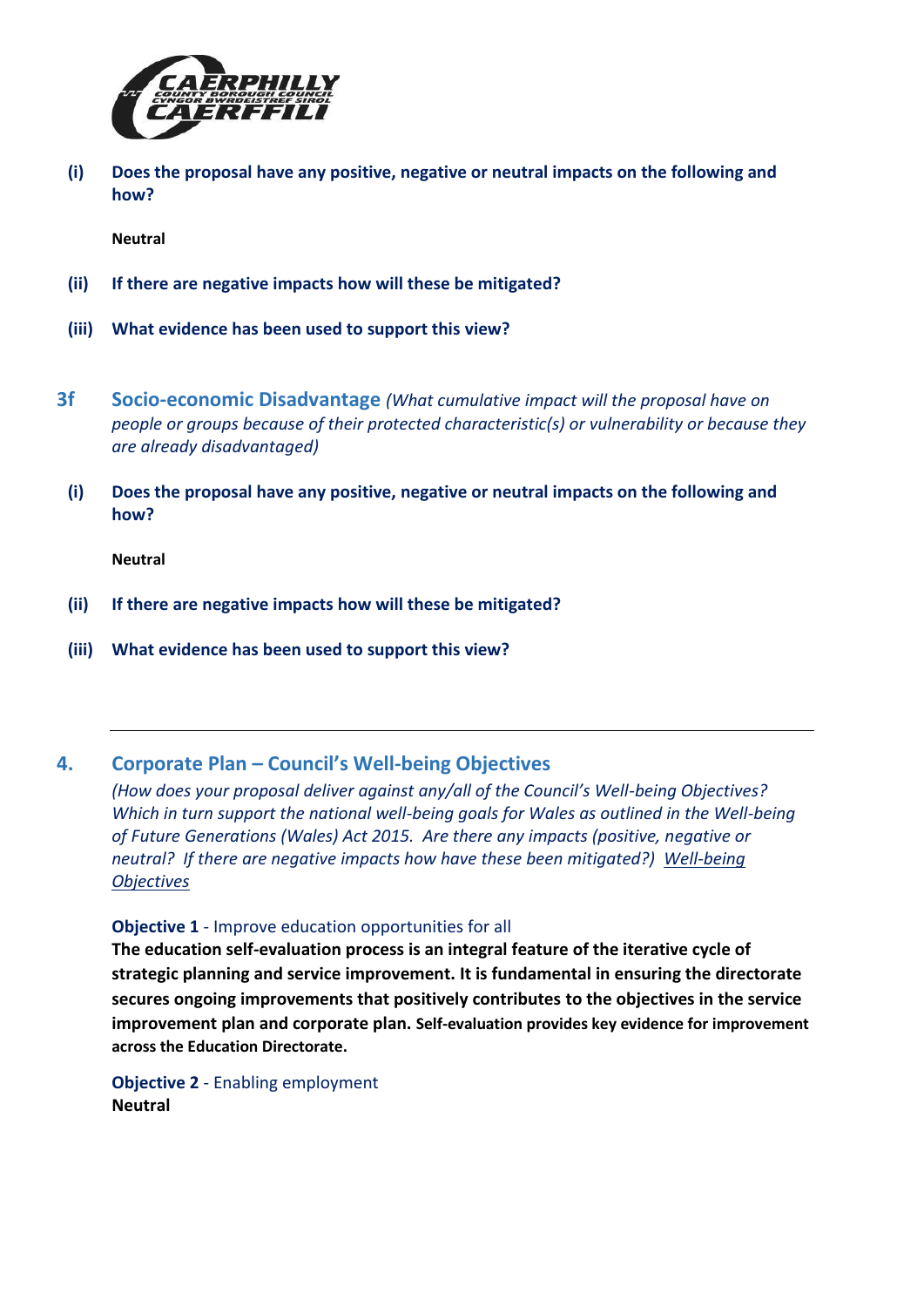

**Objective 3** - Address the availability, condition and sustainability of homes throughout the county borough and provide advice, assistance or support to help improve people's wellbeing

**Neutral**

**Objective 4** - Promote a modern, integrated and sustainable transport system that increases opportunity, promotes prosperity and minimises the adverse impact on the environment **Neutral**

**Objective 5** - Creating a county borough that supports healthy lifestyle in accordance with the Sustainable Development principle with in the Well-being of Future Generations (Wales) Act 2015

**Neutral**

**Objective 6** - Support citizens to remain independent and improve their well-being **Neutral**

**4a. Links to any other relevant Council Policy** *(How does your proposal deliver against any other relevant Council Policy)*

**Shared ambitions Education Service Improvement Plan**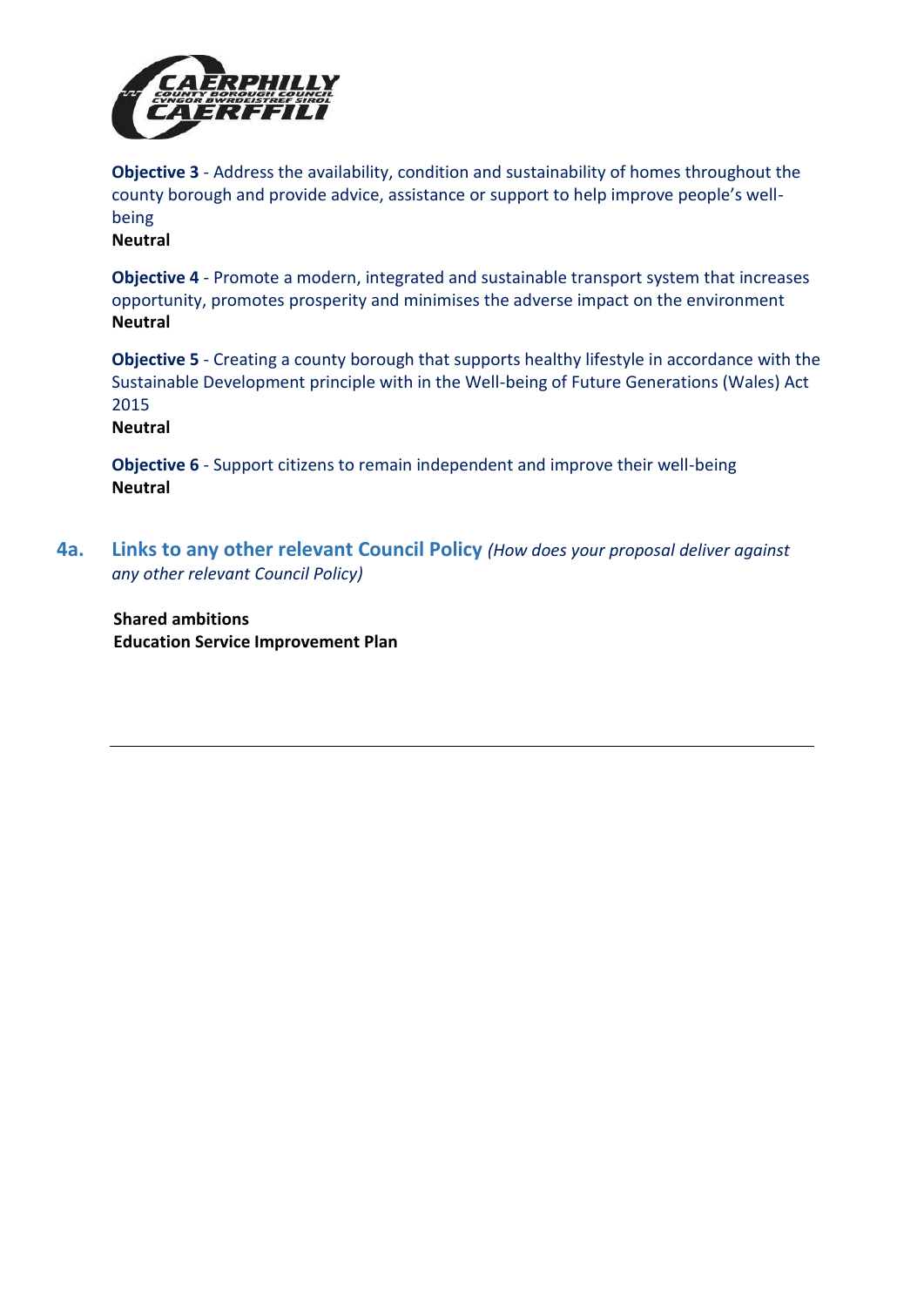

# **5. Well-being of Future Generations (Wales) Act 2015 – The Five Ways of**

**Working** *(Also known as the sustainable development principles. The Act requires the Council to consider how any proposal improves the economic, social, environmental and cultural well-being of Wales using the [five ways of working](https://your.caerphilly.gov.uk/publicservicesboard/content/5-ways-working) as a baseline)*

**How have you used the Sustainable Development Principles in forming the proposal?**

#### **Long Term**

**Contributes to the implementation of a revised Education Strategy that will identify milestones for the next 5 years.**

#### **Prevention**

**Self-evaluation is an accurate reflection of the strengths and areas for improvement across schools and other education settings.**

#### **Integration**

**The self-evaluation process and forthcoming Education Strategy will require support from partners to ensure impact is meaningful and sustainable.**

#### **Collaboration**

**The success of the self-evaluation process relies on a range of data across education services, LA partners in other directorates and external partners.**

#### **Involvement**

**All staff across education directorate contribute towards self-evaluation. This process also takes account of the views of learners and young people.**

## **6. Well-being of Future Generations (Wales) Act 2015**

# **Does the proposal maximise our contribution to the [Well-being Goals](https://www.caerphilly.gov.uk/My-Council/Strategies,-plans-and-policies/Corporate-strategies,-plans-and-policies/The-Well-being-of-Future-Generations-(Wales)-Act?lang=en-GB) and how?**

#### **A Prosperous Wales**

*An innovative, productive and low carbon society which recognises the limits of the global environment and therefore uses resources efficiently and proportionately (including acting on climate change); and which develops a skilled and well-educated population in an economy which generates wealth and provides employment opportunities, allowing people to take advantage of the wealth generated through securing decent work*

**The self-evaluation process is targeted appropriately to ensure pupils have the employability skills for future working.**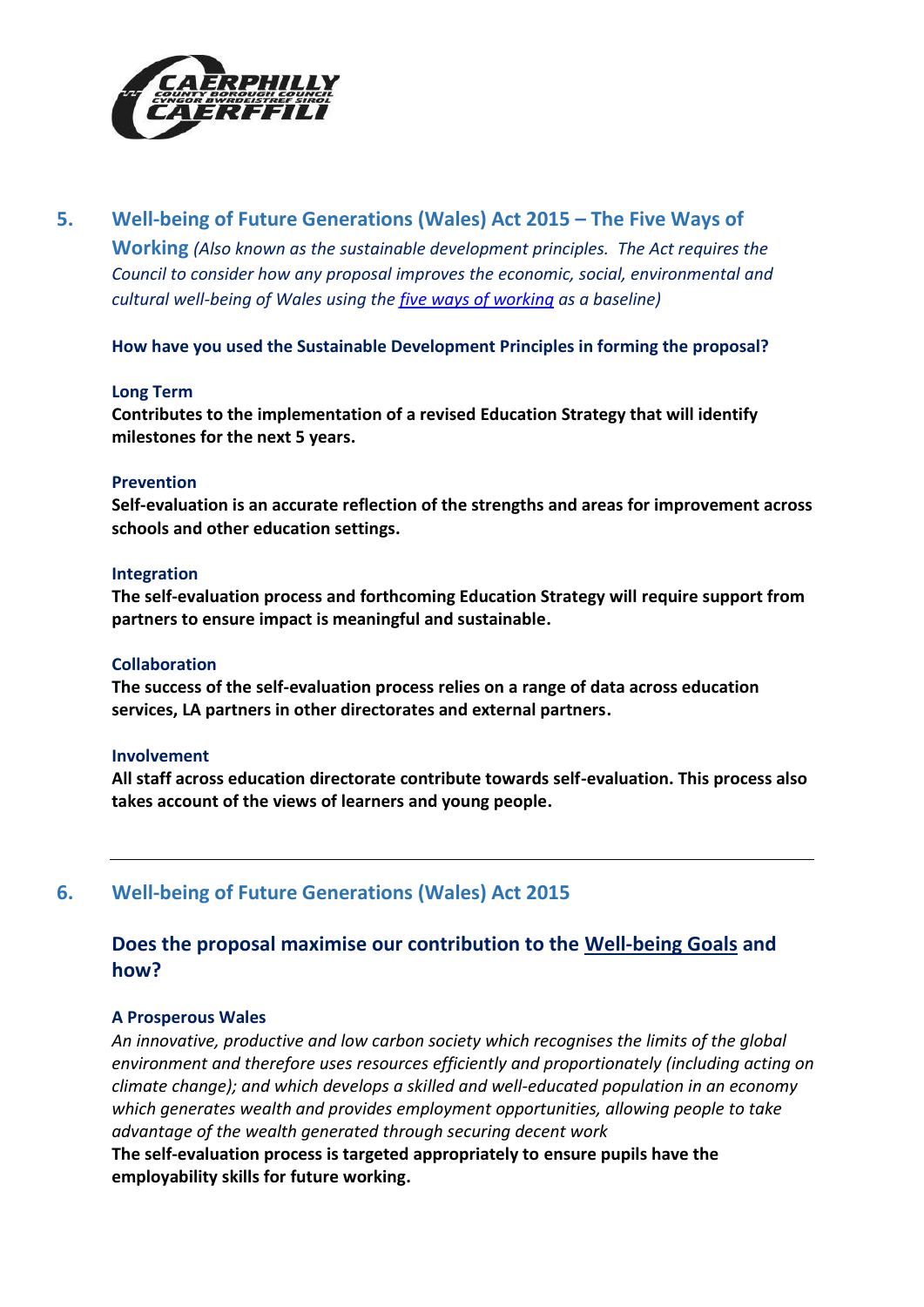

#### **A Resilient Wales**

*A nation which maintains and enhances a biodiverse natural environment healthy functioning ecosystems that support social, economic and ecological resilience and the capacity to adapt to change (for climate change)* **No specific contribution.**

#### **A Healthier Wales**

*A society in which people's physical and mental well-being is maximised and in which choices and behaviours that benefit future health are understood* **Health and wellbeing is a key feature of self-evaluation and identifies support that is required.**

#### **A More Equal Wales**

*A society that enables people to fulfil their potential no matter what their background or circumstances (including their socio-economic background and circumstances)* **No specific contribution.**

#### **A Wales of Cohesive Communities**

*Attractive, viable, safe and well-connected communities* **No specific contribution.**

#### **A Wales of Vibrant Culture and Thriving Welsh Language**

*A society that promotes and protects culture, heritage and the Welsh language, and which encourages people to participate in the arts, and sports and recreation* **Takes account of the Welsh language.**

#### **A Globally Responsible Wales**

*A nation which, when doing anything to improve the economic, social, environmental and cultural well-being of Wales, takes account of whether doing such a thing may make a positive contribution to global well-being* **No specific contribution.**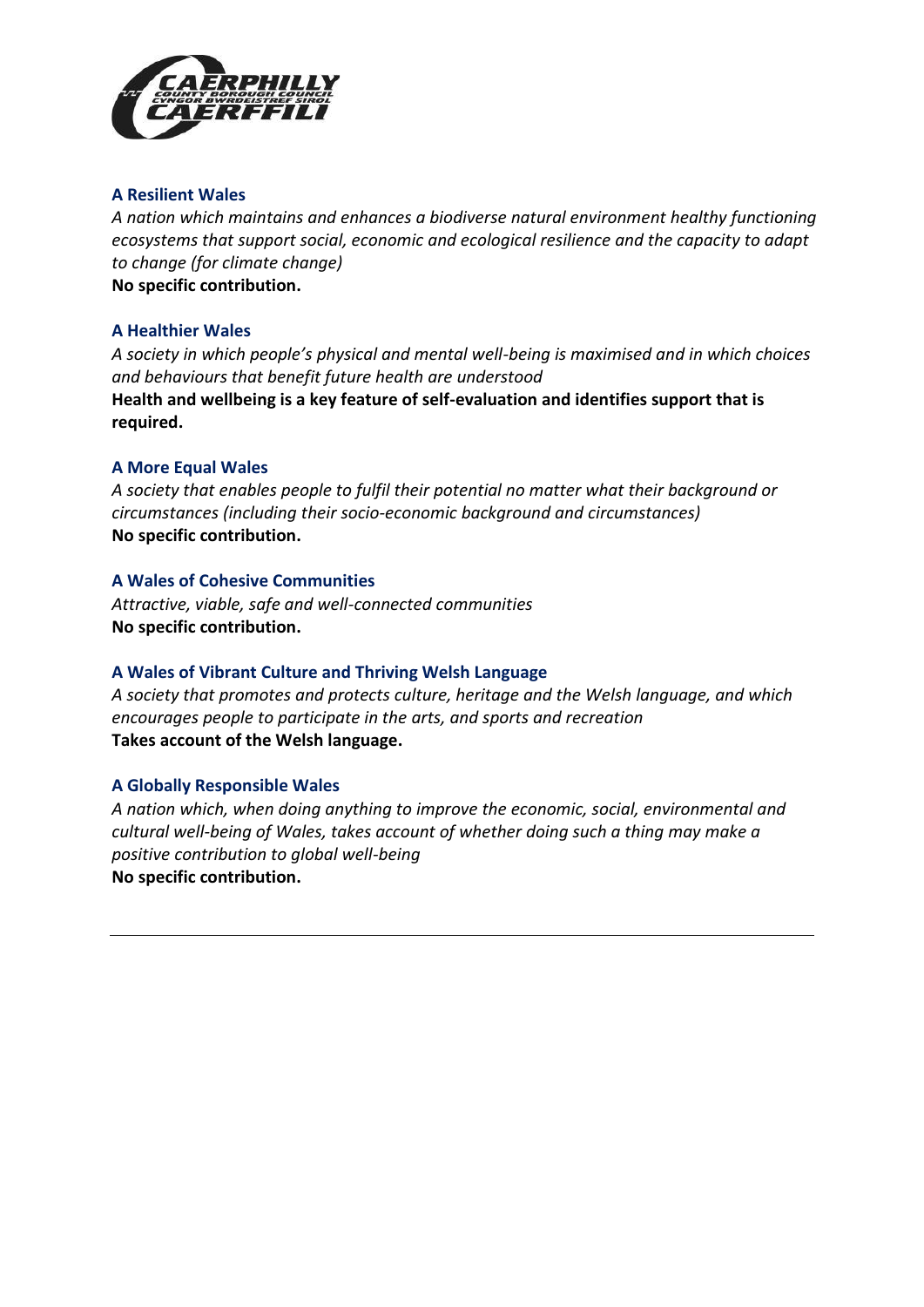

- **7. Welsh Language (Wales) Measure 2011 and Welsh Language Standards**  *(The Welsh Language Measure 2011 and the Welsh Language Standards require the Council to have 'due regard' for the positive or negative impact a proposal may have on opportunities to use the Welsh language and ensuring the Welsh language is treated no less favourably than the English language) Policy Making Standards - [Good Practice Advice Document](http://sc-aptdken2/KENTICO10/getattachment/b33d6f35-d70e-4d8d-917d-cc0e4abe2624/Policy-Making-Standards-Advisory-Document.aspx)*
- **7a. Links with Welsh Government's [Cymraeg 2050 Strategy](https://gov.wales/sites/default/files/publications/2018-12/cymraeg-2050-welsh-language-strategy.pdf) and CCBC's [Five Year](https://www.caerphilly.gov.uk/My-Council/Strategies,-plans-and-policies/Equalities/Welsh-Language-Strategy)  [Welsh Language Strategy 2017-2022](https://www.caerphilly.gov.uk/My-Council/Strategies,-plans-and-policies/Equalities/Welsh-Language-Strategy) and the [Language Profile](https://www.caerphilly.gov.uk/CaerphillyDocs/Equalities/Welsh_Language_Profile_2016.aspx)**
	- **(i) Does the proposal have any positive, negative or neutral impacts on the following and how?**

- **(ii) If there are negative impacts how will these be mitigated?**
- **(iii) What evidence has been used to support this view?** *e.g. the WESP, TAN20, LDP, Pupil Level Annual School Census*
- **7b. Compliance with the [Welsh Language Standards.](https://www.caerphilly.gov.uk/CaerphillyDocs/Equalities/ComplianceNotice.aspx)** *Specifically Standards 88–93*
	- **(i) Does the proposal have any positive, negative or neutral impacts on the following and how?**

**Neutral**

- **(ii) If there are negative impacts how will these be mitigated?**
- **(iii) What evidence has been used to support this view?** *e.g. the WESP, TAN20, LDP, Pupil Level Annual School Census*
- **7c. Opportunities to promote the Welsh language** *e.g. status, use of Welsh language services, use of Welsh in everyday life in work / community*
- **(i) Does the proposal have any positive, negative or neutral impacts on the following and how?**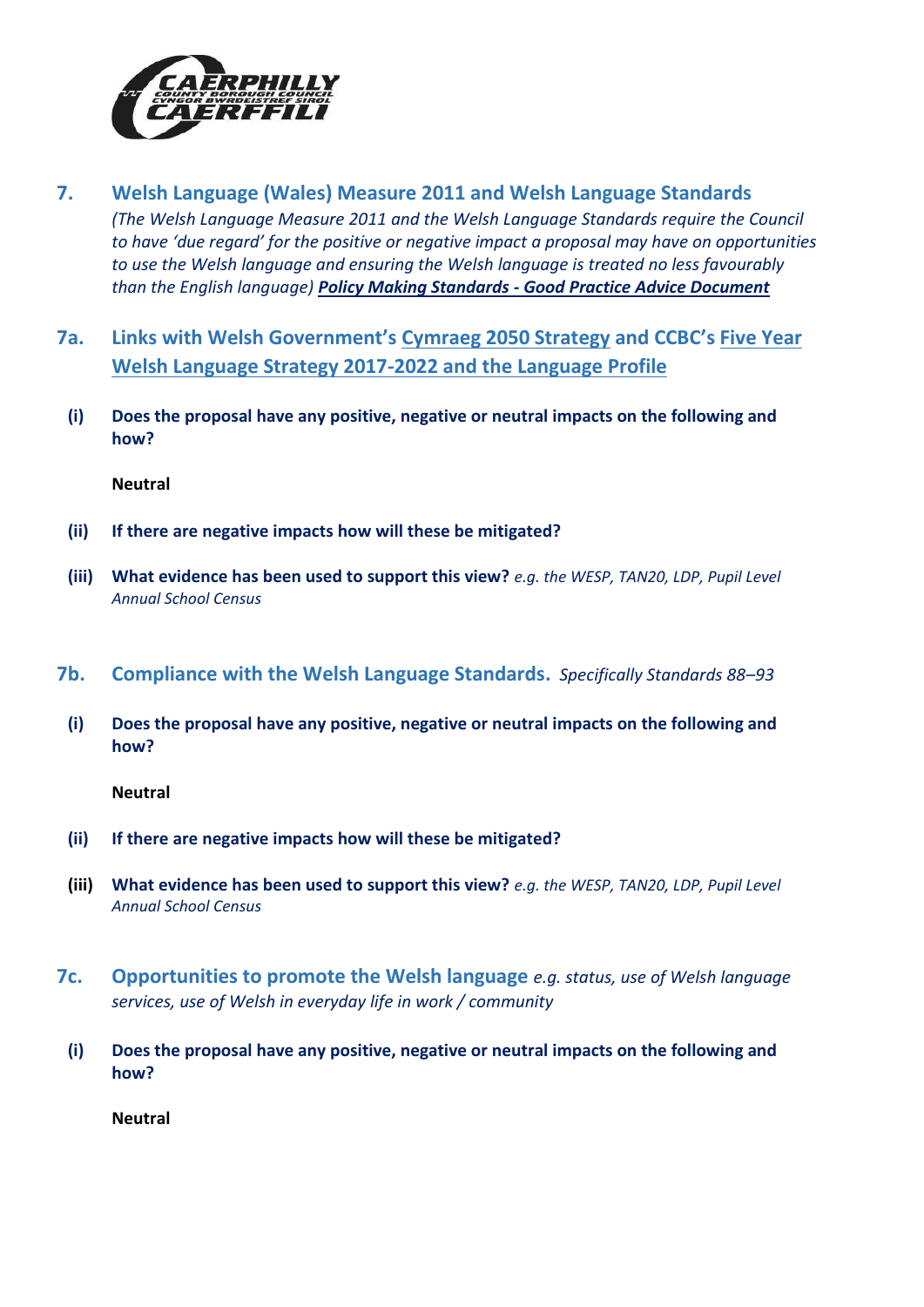

- **(ii) If there are negative impacts how will these be mitigated?**
- **(iii) What evidence has been used to support this view?** *e.g. the WESP, TAN20, LDP, Pupil Level Annual School Census*
- **7d. Opportunities for persons to use the Welsh language** *e.g. staff, residents and visitors*
	- **(i) Does the proposal have any positive, negative or neutral impacts on the following and how?**

- **(ii) If there are negative impacts how will these be mitigated?**
- **(iii) What evidence has been used to support this view?**  *e.g. the WESP, TAN20, LDP, Pupil Level Annual School Census*
- **7e. Treating the Welsh language no less favourably than the English language**
	- **(i) Does the proposal have any positive, negative or neutral impacts on the following and how?**

- **(ii) If there are negative impacts how will these be mitigated?**
- **(iii) What evidence has been used to support this view?** *e.g. the WESP, TAN20, LDP, Pupil Level Annual School Census*
- **7f. Having considered the impacts above, how has the proposal been developed so that there are positive effects, or increased positive effects on (a) opportunities for persons to use the Welsh language, and (b) treating the Welsh language no less favourably than the English language. Self-evaluation includes the progress of pupils in Welsh medium education. WESP is also included within the process.**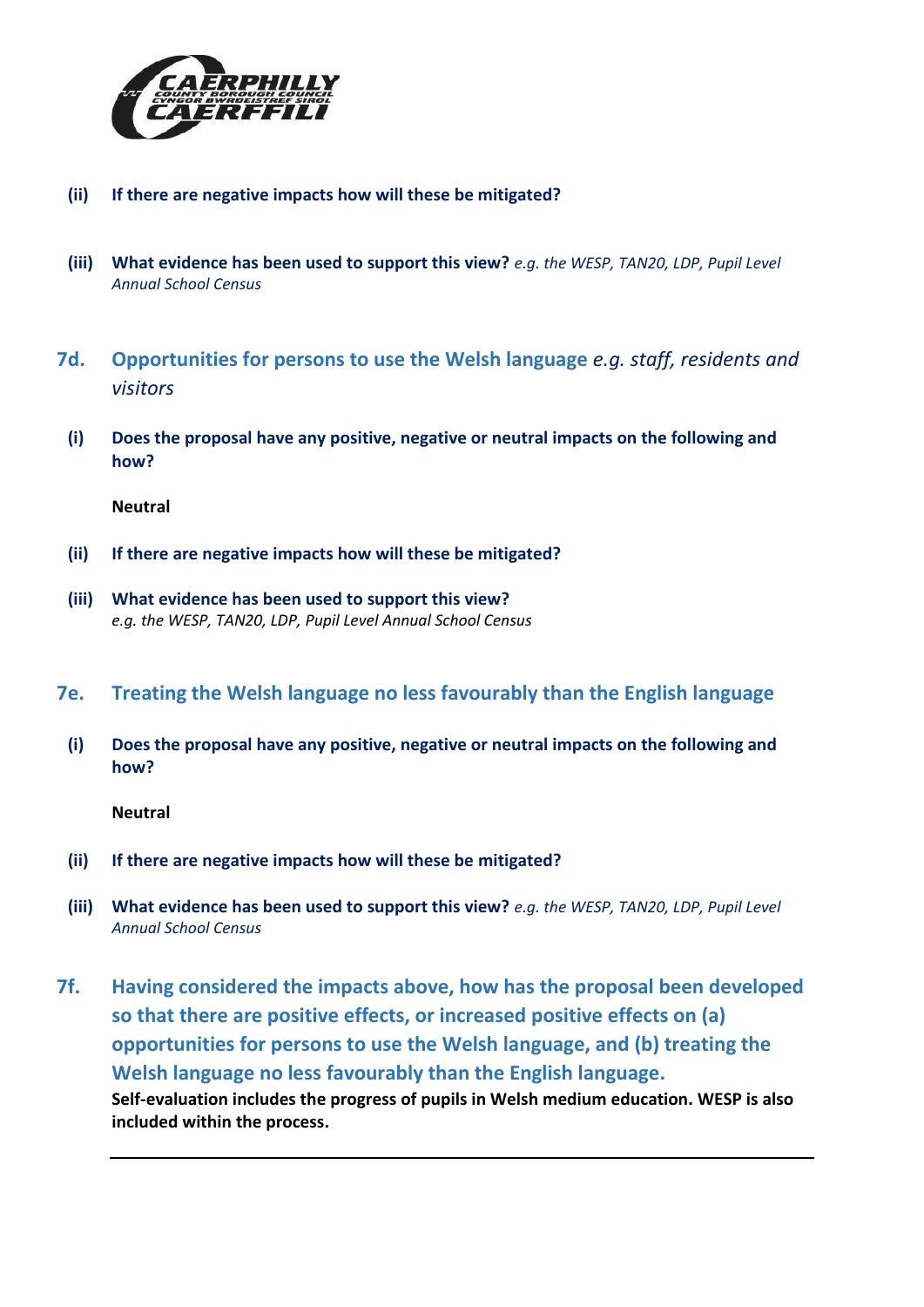

### **8. Data and Information**

*(What data or other evidence has been used to inform the development of the proposal? Evidence may include the outcome of previous consultations, existing databases, pilot projects, review of customer complaints and compliments and or other service user feedback, national and regional data, academic publications and consultants' reports etc.)*

**Data/evidence** *(Please provide link to report if appropriate)*

**N/A - The document identifies the process of self-evaluation.**

**Key relevant findings**

**How has the data/evidence informed this proposal?**

**Were there any gaps identified in the evidence and data used to develop this proposal and how will these gaps be filled?** *Details of further consultation can be included in Section 9.*

**N/A - The document identifies the process of self-evaluation.**

### **9. Consultation**

*(In some instances, there is a legal requirement to consult. In others, even where there is no legal obligation, there may be a legitimate expectation from people that a consultation will take place. Where it has been determined that consultation is required, [The Gunning](https://www.consultationinstitute.org/the-gunning-principles-implications/)  [Principles](https://www.consultationinstitute.org/the-gunning-principles-implications/) must be adhered to. Consider the [Consultation and Engagement Framework](https://www.caerphilly.gov.uk/CaerphillyDocs/Consultations/Consultation-and-Engagement-Framework.aspx). Please note that this may need to be updated as the proposal develops and to strengthen the assessment.*

**Briefly describe any recent or planned consultations paying particular attention to evidencing the Gunning Principles.**

**N/A - The document identifies the process of self-evaluation.**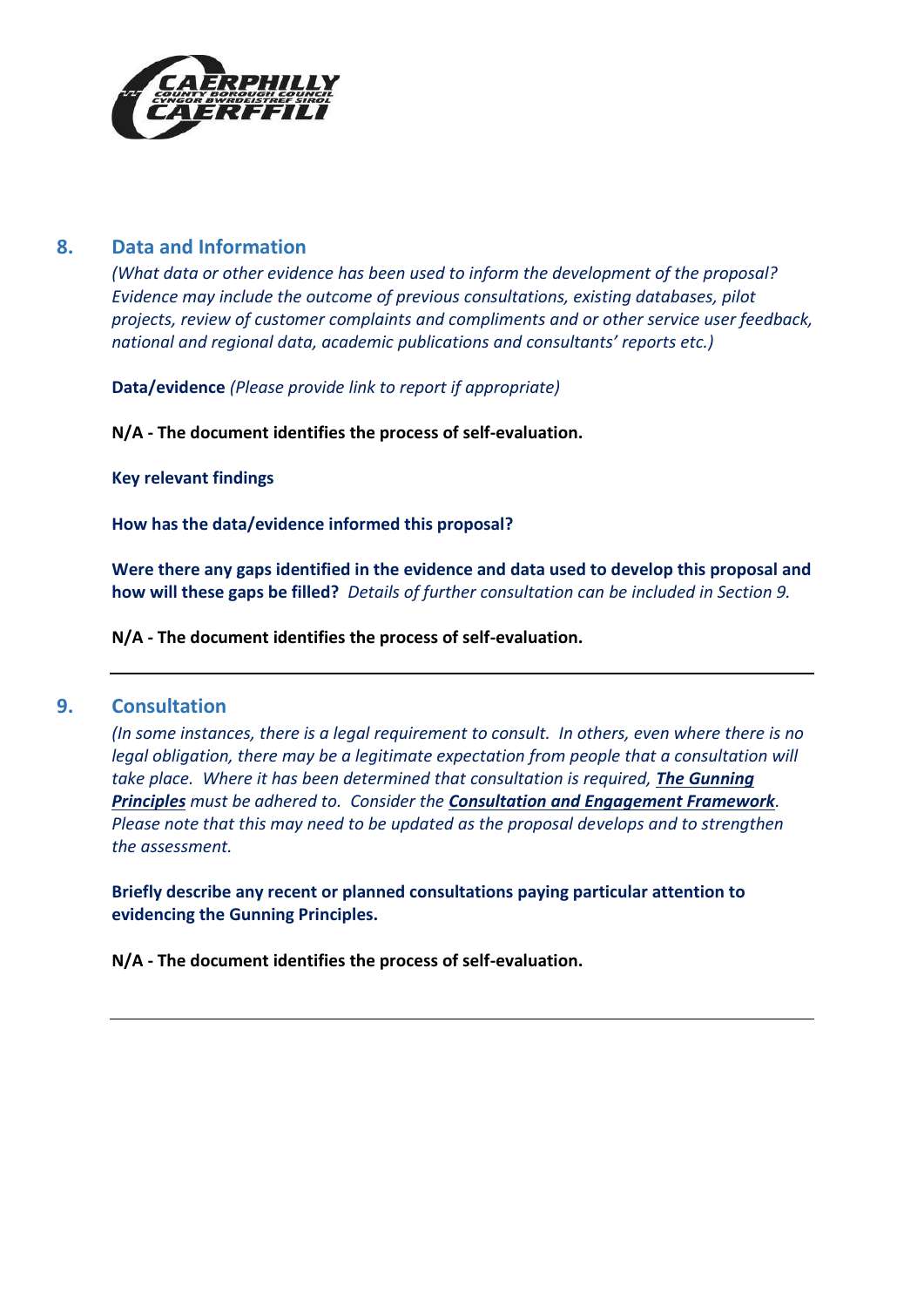

### **10. Monitoring and Review**

**How will the implementation and the impact of the proposal be monitored, including implementation of any amendments?**

**N/A – The document identifies the process of self-evaluation.**

**What are the practical arrangements for monitoring?**

**How will the results of the monitoring be used to develop future proposals?**

**When is the proposal due to be reviewed?**

**Who is responsible for ensuring this happens?**

### **11. Recommendation and Reasoning** (delete as applicable)

- **Implement proposal with no amendments**
- **Implement proposal taking account of the mitigating actions outlined**
- **Reject the proposal due to disproportionate impact on equality, poverty and socioeconomic disadvantage**

**Have you contacted relevant officers for advice and guidance?** (delete as applicable)

- **Yes**
- **No**

### **12. Reason(s) for Recommendations**

*(Provide below a summary of the Integrated Impact Assessment. This summary should be included in the "Summary of Integrated Impact Assessment" section of the Corporate Report Template. The Integrated Impact Assessment should be published alongside the Report proposal).*

**There are no specific recommendations as this is not an operational document and there are no delivery implications.**